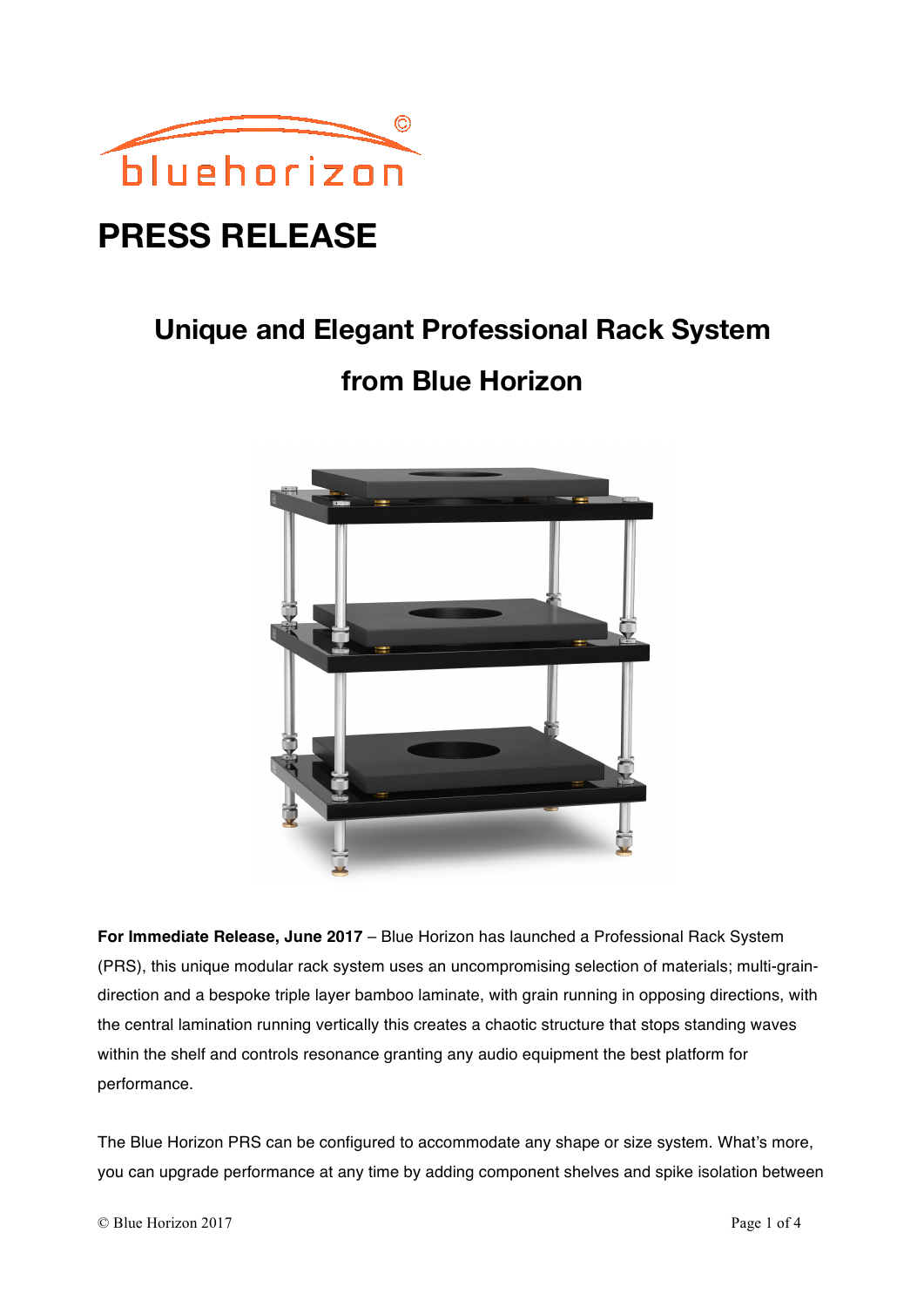tiers as well as Sanctum isolation platform. The PRS delivers three levels of performance that can be configured as part of a system upgrade or applied in any way you would need:

**Good**: Bespoke triple layer mixed grain direction bamboo shelves break up standing waves, with solid machined stainless steel uprights which act as shock spots for draining resonance without adding sonic signatures.

**Better:** Performance can be further upgraded by adding Sanctum, a special isolating platform. If you already own a rack, you can simply add the Sanctum isolation shelves under individual audio electronics to dramatically increase their performance. Sanctum shelves help your system deal with michrophony and resonance frequencies within equipment.

**Best:** Introduce spiked isolation between each tier for further isolation performance, ideal for critical source components, for example Turntables and CD players.

Easy and flexible to build, the PRS is not just and audio equipment rack, but a fully customisable audio grade furniture system. Blue Horizon PRS is available in single and double shelves; the PRS allows you to combine any size/number of shelves and with flexible height spacing configured to accommodate all combinations of audio electronics that enable you to create a unique piece of furniture that integrates into your interior.

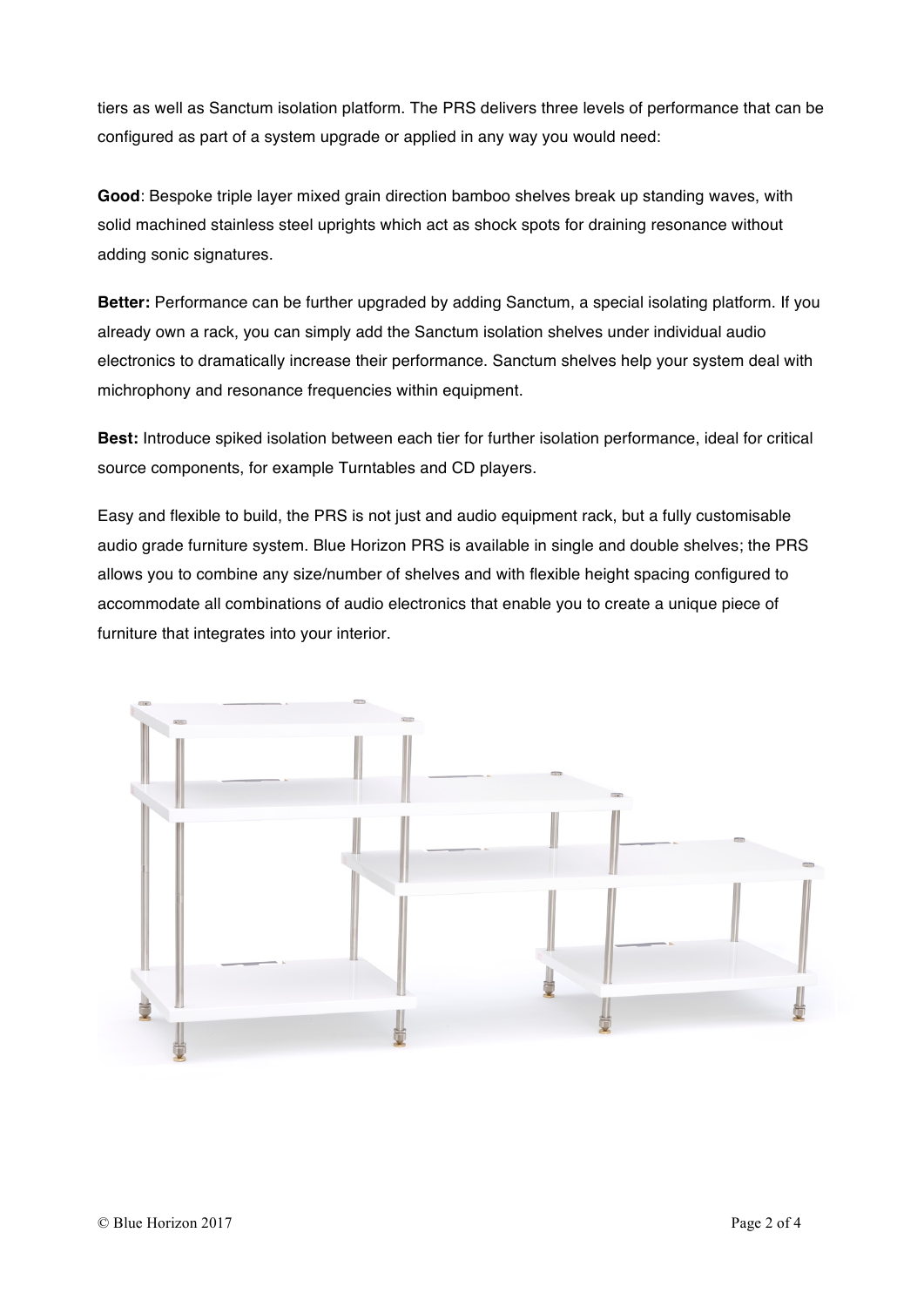#### **Key Features:**

- Unique triple layer mixed grain direction bamboo breaks up shelf standing waves; solid machined stainless steel acts as shock spot for draining resonance without adding sonic signature
- Solid stainless steel parts give you the flexibility in height spacing to accommodate all sizes of audio electronics. Three shelf rod lengths available
- The sophisticated design allows you to create a unique rack that fits your style and space
- Sanctum isolation platforms fit neatly under all audio components, protect the rack finish as well as improving component performance
- Elegant cable management system keeps loose wire under control and allows signal and power cable to be kept separated
- Easy to assemble, adjust and tighten, no special tool required
- Available in single and double shelf; Single: 600x450x30mm, double 1140x450x30mm (WxDxH).

RRP from £1925.00 and is available in three finish options – bamboo, piano black and piano white.

#### **Sanctum**

Everything vibrates, for the audiophile, this is a serious challenge, since vibration affects the delicate audio signals in virtually every hi-fi component. Vibrations move through the floor, the furniture and the air to enter audio equipment via the feet and chassis. And of course, the equipment itself generates further vibrations.

The Sanctum Isolation platform is designed and constructed using a high-density fibreboard (HDF), favoured for its mechanical stability and does not expand or contract with climatic changes, four recesses feature a sophisticated isolation foot made from a dense, chaotic compound of cork, rubber and leather, whose chaotic construction and 'viscous-elastic' polymer break up resonance frequencies across a large frequency range. The Sanctum comes with 5mm spike protection feet, which provides further resonance control by introducing additional solid brass material boundary, in contrast to the aluminium spikes.